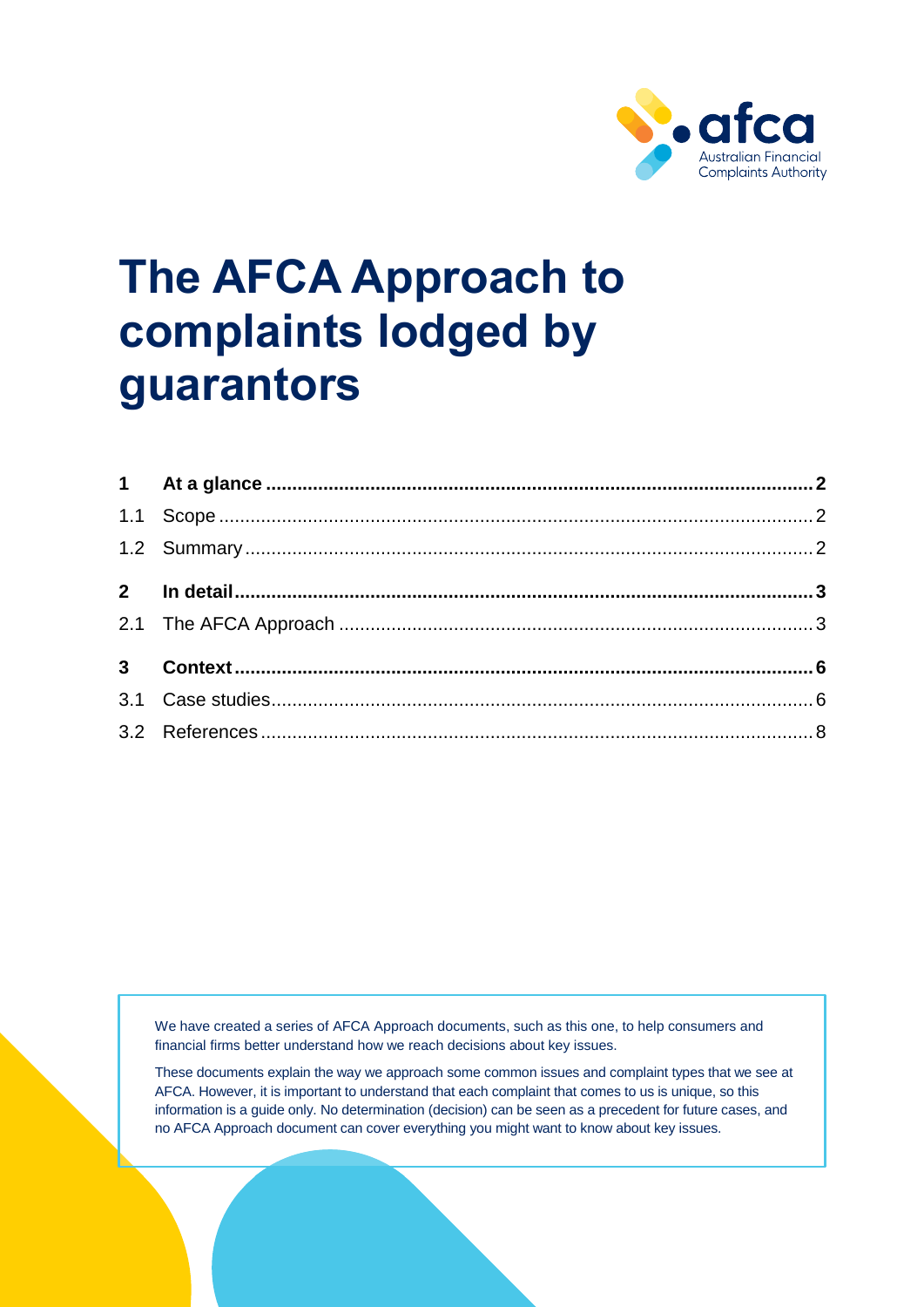# <span id="page-1-0"></span>1 At a glance

# <span id="page-1-1"></span>**1.1 Scope**

AFCA and its predecessor schemes often receive complaints from guarantors.

This document sets out our approach to assessing complaints lodged by guarantors. The approach has been adopted from AFCA's predecessor scheme, the Financial Ombudsman Service.

A guarantor is a person or business who guarantees to pay back a loan if the borrower does not. We can consider most complaints lodged by guarantors who have guaranteed the debts of individual or small business borrowers (including primary producers). This document sets out the types of guarantor complaints we can consider, and outlines the things we take into account when considering whether a financial firm fulfilled its obligations when it accepted the guarantee.

# <span id="page-1-2"></span>**1.2 Summary**

## **Who should read this document?**

- Financial firms that obtain guarantees from individuals or small businesses (including primary producers).
- Individuals or small business owners (including primary producers) who have provided guarantees to a financial firm.
- Anyone required by a financial firm to make payment on a guarantee (or likely to be pursued for payment) who does not consider they are liable for all or part of the amount being sought.
- Anyone required by a financial firm to make payment on a guarantee who thinks they will experience financial difficulty because of repaying the amount.
- Anyone who wants to understand:
	- > how AFCA resolves complaints involving guarantees, and
	- > how we decide whether we can consider complaints involving a guarantee.

## **Summary of the AFCA Approach**

We can review most complaints lodged by guarantors, if they are within our Rules<sup>1</sup>.

 $\overline{a}$ <sup>1</sup> Rules [\(http://www.afca.org.au/rules\)](http://www.afca.org.au/rules)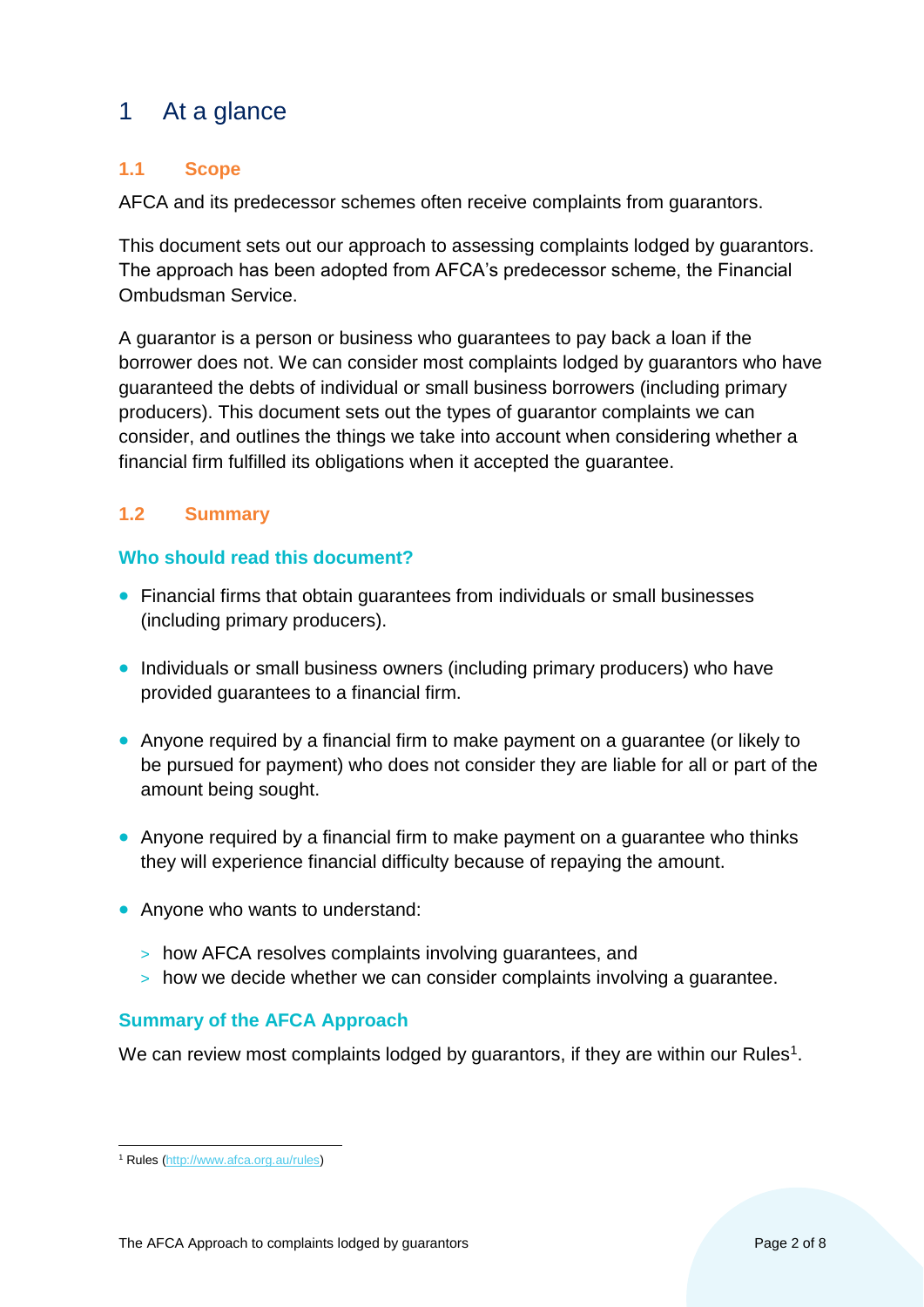If the guarantor or borrower is a company, we can only consider the complaint if they are a 'small business' or 'primary producer' as defined in our Rules.

If a financial firm is not a subscriber to the Code of Banking Practice (CBP), we still expect them to generally follow the Code's guidelines which relate to taking guarantees. This is because the Code generally represents good industry practice.

In some limited circumstances, a guarantor may lodge a complaint that would normally be brought by the borrower.

Guarantors can lodge a complaint at AFCA if they are experiencing financial difficulty because of making payments under a guarantee.

# <span id="page-2-0"></span>2 In detail

# <span id="page-2-1"></span>**2.1 The AFCA Approach**

What complaints about guarantees can AFCA consider?

Our [Rules](http://www.afca.org.au/rules) describe the types of complaints we can consider.

We can consider a complaint about a guarantee, or security for or repayment of a loan or other financial accommodation (for example, a lease) if both:

- the complainant, and
- the borrower provided with the loan or other financial accommodation

are an 'eligible person' as defined under our Rules (such as an individual, partnership, a small business as defined etc).

So, if a borrower is not eligible to lodge a complaint with AFCA (i.e. the borrower must have had fewer than 100 employees at the time of the act or omission by the financial firm that gave rise to the complaint), the guarantor will not be able to lodge a complaint about the guarantee of the borrower's debt.

If the guarantor is also a company, then it must also fit the small business definition to lodge a complaint.

If the complaint is about a guarantee provided for a small business, a guarantor can lodge a complaint about the circumstances of entering the guarantee no matter what the solvency or registration status of the borrower is.

#### **Monetary and compensation limits on a guarantor's claim**

Our Rules state that we cannot consider a complaint if the value of the consumer's claim exceeds our limits. The table below sets out AFCA's monetary and compensation caps under the Rules that apply to complaints lodged by guarantors.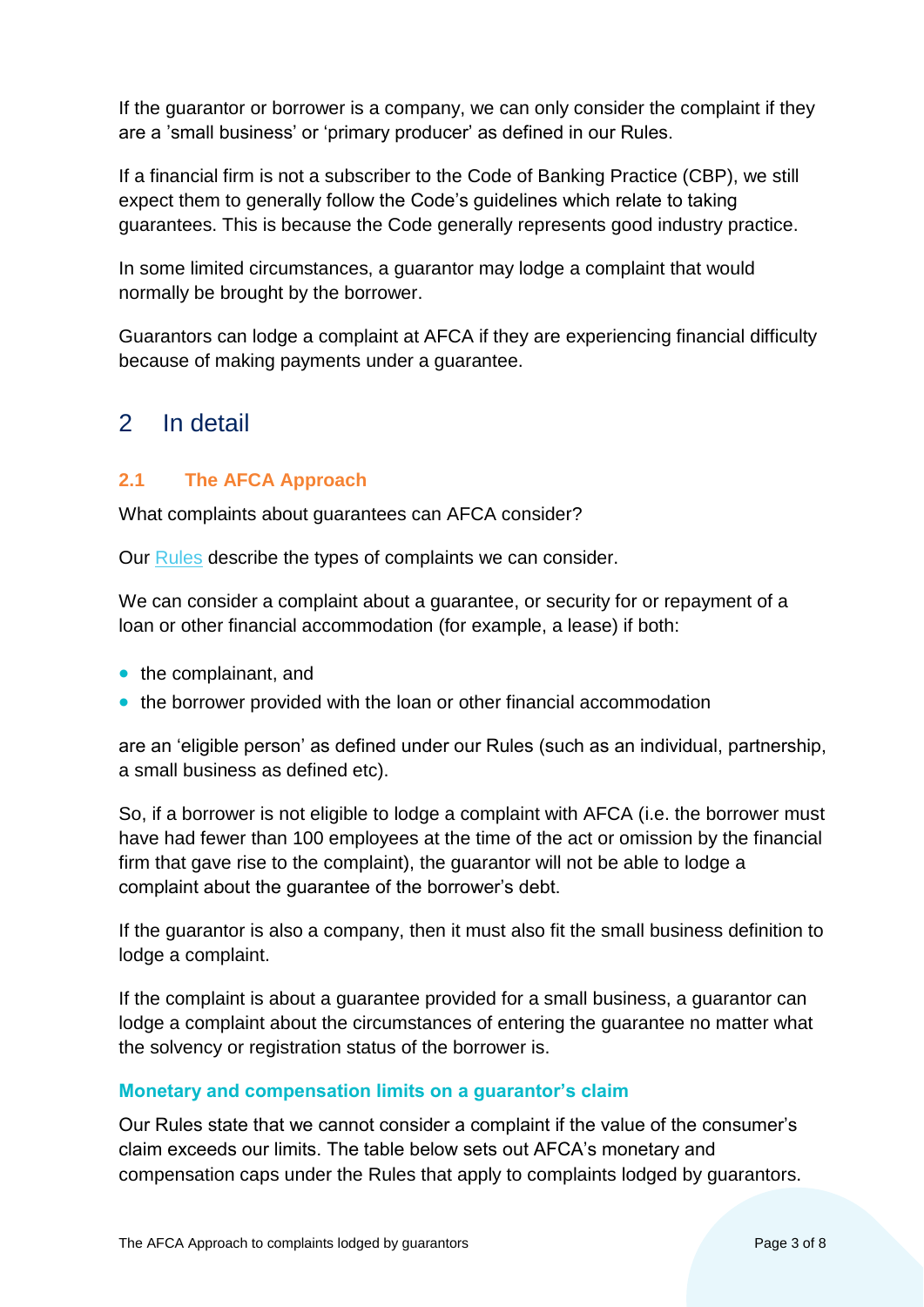| <b>Type of claim</b>                                                |                                                        | <b>Compensation</b><br>cap per claim            | <b>Monetary</b><br>cap on<br><b>AFCA's</b><br>jurisdiction |             |                                                      |
|---------------------------------------------------------------------|--------------------------------------------------------|-------------------------------------------------|------------------------------------------------------------|-------------|------------------------------------------------------|
| Claim under a<br>credit facility<br>given to a small                | Claim by a<br>guarantor to<br>set aside a<br>guarantee | The guarantor's principal<br>place of residence |                                                            | Unlimited   | Credit facility<br>must not<br>exceed \$5<br>million |
| business or<br>primary<br>producer                                  |                                                        | Other<br>security                               | For a small<br>business loan                               | \$1 million | Credit facility<br>must not<br>exceed \$5<br>million |
|                                                                     |                                                        |                                                 | For a primary<br>producer loan                             | \$2 million |                                                      |
| Claim under a<br>credit facility<br>given to                        | supported<br>by security<br>over.                      | place of residence                              | The guarantor's principal                                  | Unlimited   | Unlimited                                            |
| someone other<br>than a small<br>business or<br>primary<br>producer |                                                        | Other security                                  |                                                            | \$500,000   | Amount<br>claimed must<br>not exceed \$1<br>million  |

However, these limits do not apply to a complaint to set aside a guarantee supported by the guarantor's primary place of residence.

We cannot set aside a portion of a guarantee. This means that for complaints involving guarantors to which a compensation cap applies (as set out in the above table), if the guarantor is seeking that the guarantee be set aside, the guaranteed debt must be less than the cap.

However, if a financial firm is seeking to recover a final amount to repay the debt, which is less than any compensation cap that applies to the guarantor's complaint, we will generally consider the complaint even if the full guarantee limit is more than the cap.

If the guarantor's complaint is about a request for financial difficulty assistance, we will consider the complaint regardless of the guarantee amount.

## **What is good industry practice for financial firms when obtaining a guarantee?**

When we make decisions about complaints, we consider what is fair in all the circumstances, and consider things like legal principles, good industry practice and any applicable industry codes.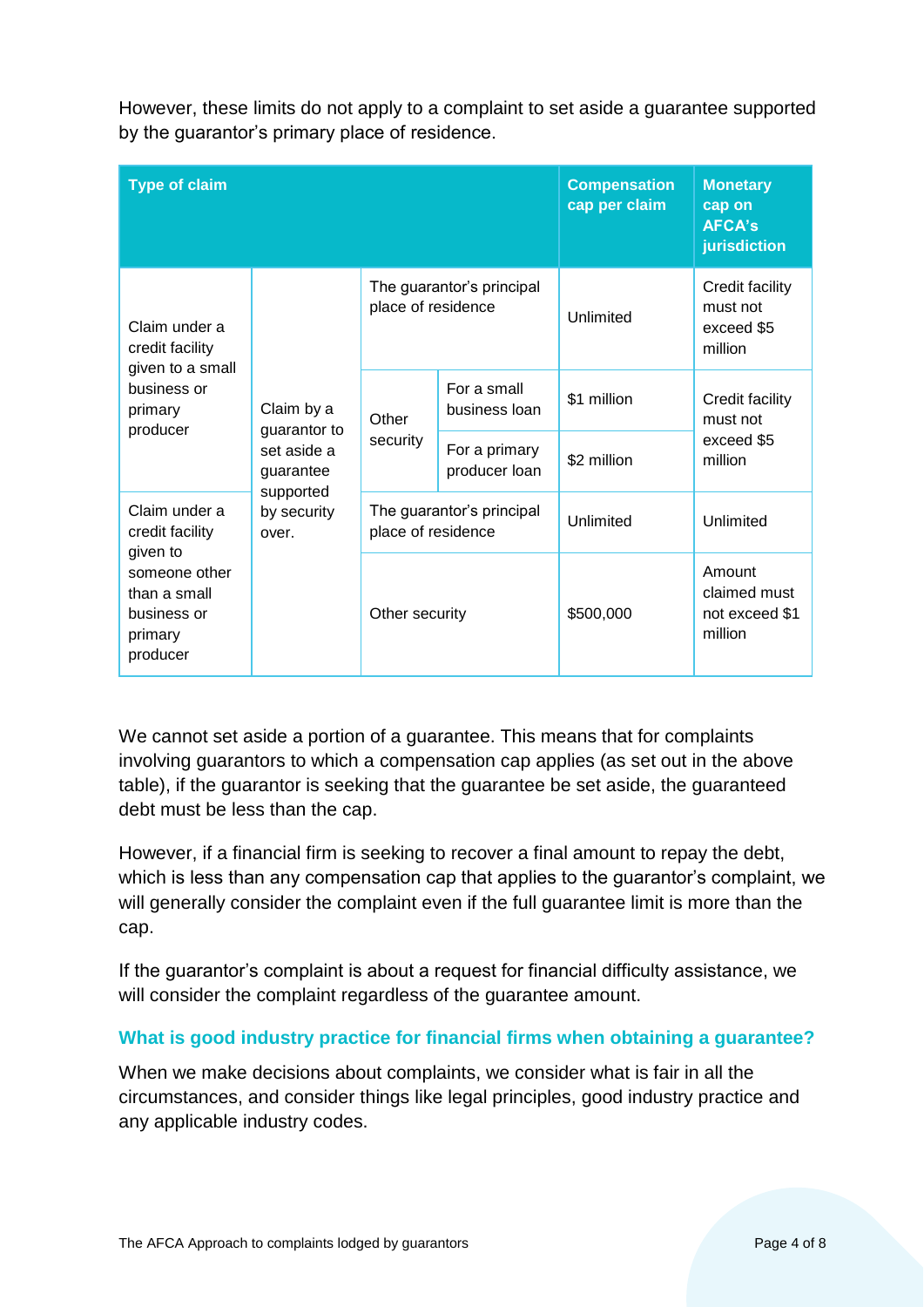Even if a financial firm is not a subscriber to the Code of Banking Practice, we still expect it to follow the Code's guidelines that relate to the taking of guarantees. This is because the Code represents good industry practice and generally reflects the financial firm's common law obligations.

If we find that the financial firm did not meet its obligations to the guarantor when it obtained the guarantee, we may decide that the firm cannot rely on the guarantee. We will look at whether the financial firm:

- gave the guarantor sufficient notice about seeking independent legal and financial advice and about the financial risks involved in providing a guarantee
- gave the guarantor sufficient information about the borrower or credit facility.
- gave the guarantor a copy of the related credit contract, letter of offer or other relevant information.
- gave the guarantor sufficient time in which to consider the information relevant to the guarantee.
- provided the guarantee to the guarantor or to a third party for signing, and if it was to a third party, whether that was appropriate.
- ensured the guarantee was signed in an appropriate environment.

## **Can a guarantor raise a claim on behalf of the borrower?**

There might be times when a guarantor considers that they should not be liable for the full amount of the guarantee that the financial firm is asking them to pay. This can happen where, for example, it is suggested that the financial firm has sold the borrower's assets for less money than they were worth.

The borrower would usually bring this complaint, not the guarantor. However, if the borrower is not able to formally lodge the complaint themselves (for example, if they are bankrupt or in liquidation), then we may consider accepting the complaint from the guarantor if the financial firm is asking them to repay the debt.

We will assess the circumstances of each complaint before we decide whether a guarantor can lodge a complaint to reduce the amount they have to pay by the amount of the borrower's claim. An example of when we would accept the complaint from the guarantor, is if we thought it would be unfair for the financial firm to recover a debt from the guarantor without taking the borrower's claim into account.

However, wherever possible, we consider that the borrower should lodge the complaint themselves if they are able to do so (i.e. they are not bankrupt or in liquidation).

If a guarantor lodges a complaint at AFCA and the borrower has not lodged a complaint, then the financial firm is able to pursue the borrower for the debt even while the guarantor's complaint is open at AFCA.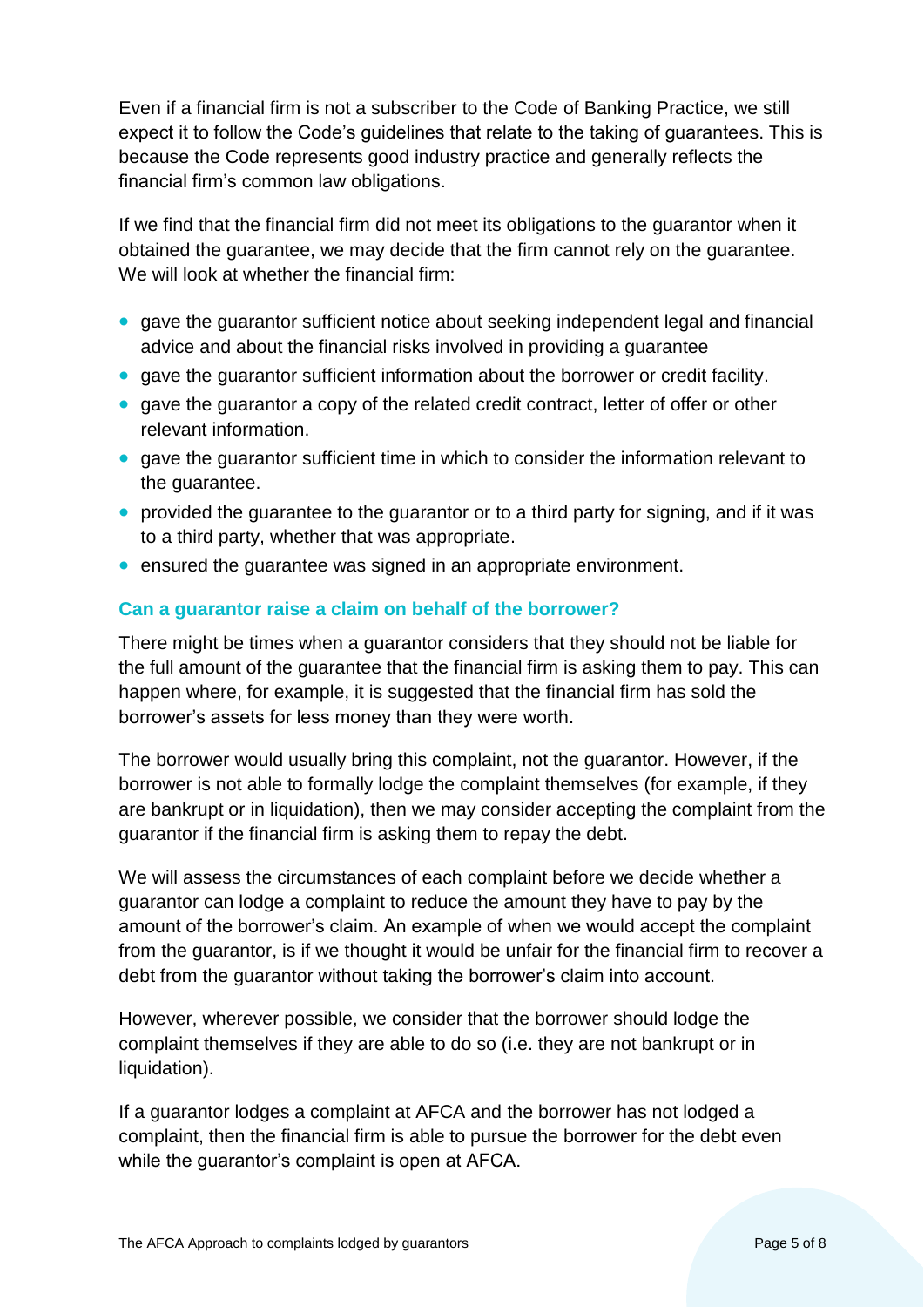#### **What if there are multiple guarantors?**

If a guarantor lodges a complaint with AFCA, the financial firm cannot act to recover the debt from the guarantor while the complaint remains open. The financial firm can, however, still try to recover the debt from the original borrower.

If there is more than one guarantor, the financial firm may still act to recover the debt from any guarantors who have not lodged a AFCA complaint.

However, the financial firm cannot act against other guarantors to recover the debt if this action will affect any guarantors who have lodged AFCA complaints. For example, if multiple guarantors own the same property over which the financial firm has security for their liability, including the guarantor who lodged the complaint, the firm cannot repossess the property because this action would affect the guarantor who had lodged the AFCA complaint.

## **What if the guarantor is experiencing financial difficulty?**

If a guarantor experiences financial difficulty because of repaying a guaranteed debt, they can lodge a complaint with AFCA about their financial difficulty. We will consider these complaints regardless of the amount guaranteed.

If a guarantor acknowledges their liability, but is having difficulty repaying it, we consider it is good industry practice for a financial firm to give genuine consideration to the guarantor's financial difficulty.

Some options available to the financial firm to provide financial difficulty assistance include arranging a 'time to pay' arrangement, or an instalment arrangement.

If the parties cannot agree on a realistic repayment arrangement, the financial firm should consider allowing a reasonable time for the guarantor to sell assets, or negotiate a timeframe for the guarantor to try to refinance the debts into their own name.

# <span id="page-5-0"></span>3 Context

## <span id="page-5-1"></span>**3.1 Case studies**

The case studies below are based on determinations by one of AFCA's predecessor schemes, the Financial Ombudsman Service (FOS), in which awards were made for non-financial loss. While previous determinations (by AFCA or by its predecessor schemes) are not binding precedents, where relevant they will inform AFCA's approach to an issue.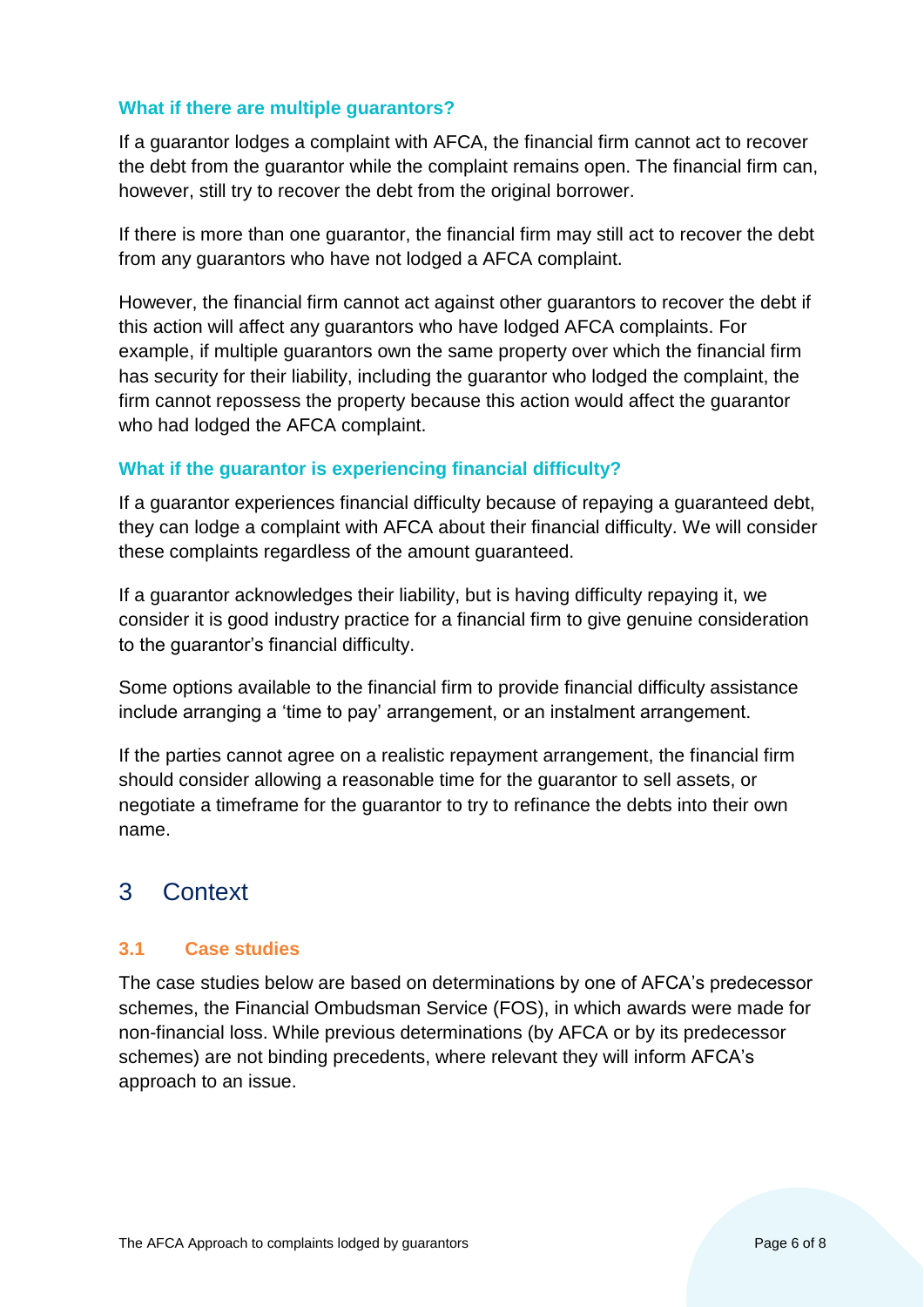#### **Case 1: Guarantee for a company's debts**

A small business defaulted on its repayments. The bank took possession of the company's assets and then sold them, which resulted in a shortfall of \$100,000. The company was then placed in liquidation and the bank claimed the shortfall debt from the guarantor, Mr B.

Mr B had concerns about the way the bank had sold the company's assets, and lodged a complaint at FOS.

Even though the company borrower was in liquidation, we decided that the guarantor was entitled to lodge a complaint claiming that the bank had failed to comply with its duties as a mortgagee in possession when it sold the company's assets. We decided this because in the circumstances, it would have been unfair to allow the creditor to recover the debt under the guarantee without considering this part of the complaint.

After we asked the bank to give us more information about the process it followed when it sold the company's assets, the bank decided to abandon its claim against Mr B.

#### **Case 2: Guarantor's remorse**

Charlie's friend wanted a personal loan to purchase a popular restaurant and cafe in the city, and he asked Charlie to be a guarantor. Charlie obtained a copy of the relevant documents (including the proposed guarantee) from the bank, and sought independent financial and legal advice. After a few days, Charlie signed the guarantee and provided the bank with security over his home.

Charlie's friend's business failed after running up debts of \$250,000 and Charlie's guarantee was called on to cover his friend's debts.

Charlie regretted his decision to sign the guarantee and refused to acknowledge any liability. He lodged a complaint at FOS.

We found that the bank had:

- given Charlie sufficient notice about seeking independent legal and financial advice and about the financial risks involved in providing a guarantee
- given Charlie sufficient information about the credit facility
- given Charlie a copy of the credit contract and guarantee, and
- given Charlie sufficient time in which to consider all the information relevant to the guarantee.

On this basis, we determined that Charlie was liable for the full amount of the guarantee. A guarantor is not able to avoid liability simply because they later regret the decision to sign the guarantee.